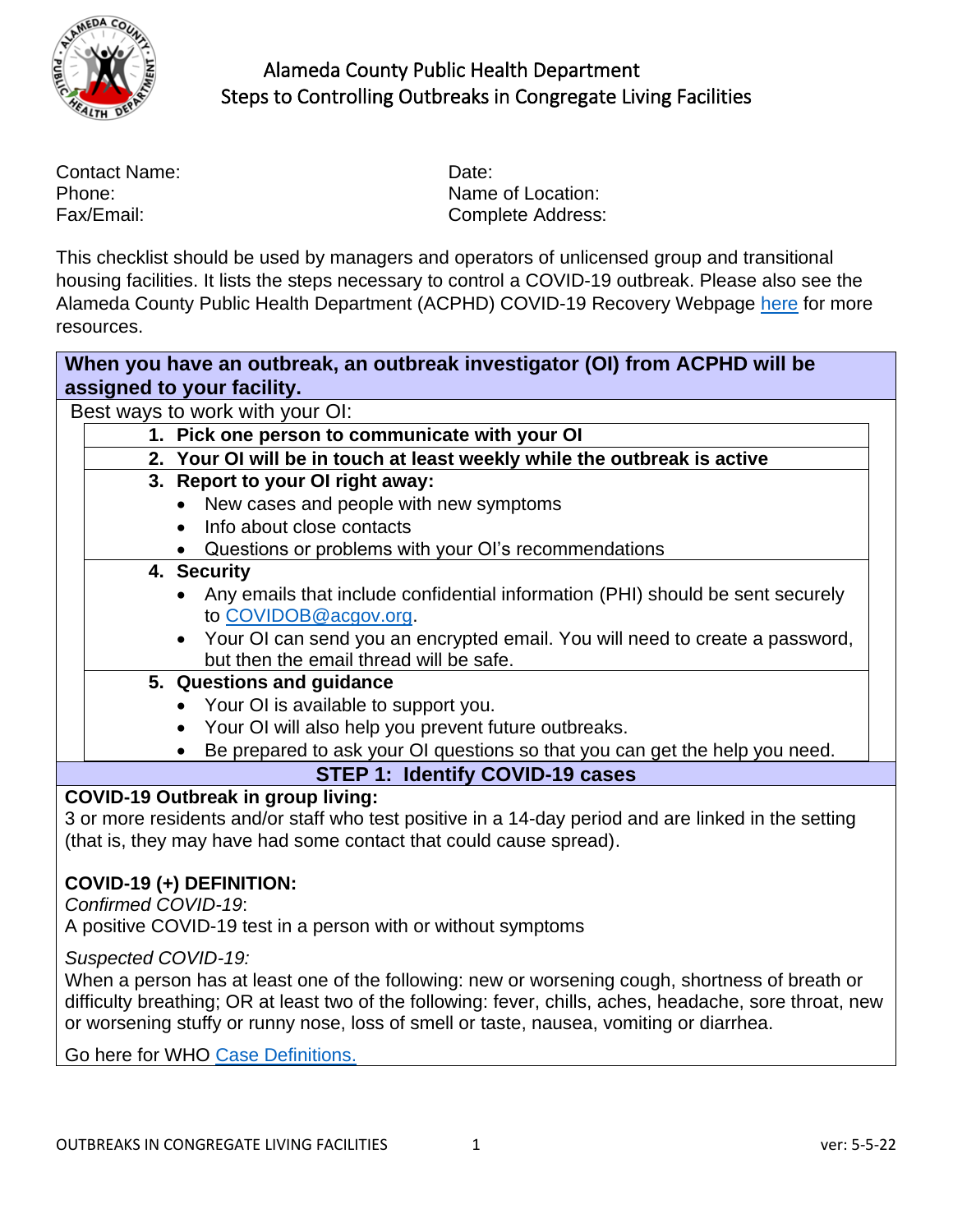

| П      | Monitor for COVID-19 symptoms and screen staff and residents daily.                                                                                                                                                                                                                                                                                                                                                                                                                                                                                                                                                                                                                                                                                                                             |
|--------|-------------------------------------------------------------------------------------------------------------------------------------------------------------------------------------------------------------------------------------------------------------------------------------------------------------------------------------------------------------------------------------------------------------------------------------------------------------------------------------------------------------------------------------------------------------------------------------------------------------------------------------------------------------------------------------------------------------------------------------------------------------------------------------------------|
| $\Box$ | Tell all staff and residents to report immediately if they start feeling any of these<br>symptoms, even if they are mild.                                                                                                                                                                                                                                                                                                                                                                                                                                                                                                                                                                                                                                                                       |
| □      | Make sure that all staff or residents who have tested positive or are suspected of<br>having COVID-19 are following the rules for isolation, stay out of work, and know<br>when it is OK to stop isolation.                                                                                                                                                                                                                                                                                                                                                                                                                                                                                                                                                                                     |
| $\Box$ | Any staff or resident who has tested positive for COVID-19 should be given the<br>Alameda County Health Officer Order for isolation and instructions for isolation<br>which is available in multiple languages.                                                                                                                                                                                                                                                                                                                                                                                                                                                                                                                                                                                 |
| П      | If the case(s) are not able to safely isolate where they are, make a referral<br><b>IMMEDIATELY</b> to the isolation & quarantine hotel (Operation Comfort) by using<br>this link:<br>https://docs.google.com/forms/d/e/1FAIpQLSdxrTwn8FUux4xbV_uHcPoSG8nzK<br>xzVIQgOPTd_-Zo1IdqRrQ/viewform. If you need assistance with the referral,<br>contact (510) 891-8950 or achch@acgov.org. If you have questions email:<br>covidhousing@acgov.org                                                                                                                                                                                                                                                                                                                                                   |
| П      | $\circ$ Staff and residents who test COVID-19 (+) and have certain high-risk<br>conditions may qualify for treatment to prevent serious illness.<br>○ Staff and residents who are close contacts of a COVID-19 case and have a<br>high-risk condition may qualify for post-exposure therapy.<br>Share the <b>ACPHD's Treatment and Prevention flyer and CDPH's COVID-19</b><br>Treatments Facts page with your staff and residents so that they can learn more<br>about available COVID-19 treatments. Staff and residents should contact their<br>healthcare providers to find out more about eligibility and access to these<br>treatments.<br>See Resources and Links at the end of this document for resources to help<br>residents and staff find a healthcare provider in Alameda County. |
|        | <b>STEP 2: Identify and Manage Close Contacts</b>                                                                                                                                                                                                                                                                                                                                                                                                                                                                                                                                                                                                                                                                                                                                               |
|        | <b>CLOSE CONTACT DEFINITION:</b>                                                                                                                                                                                                                                                                                                                                                                                                                                                                                                                                                                                                                                                                                                                                                                |
|        | Close contacts are people who spent<br>1. A total of at least 15 minutes over a 24-hour period within 6 feet of a<br>COVID-19 positive person when that person was contagious even if both<br>people were wearing masks;<br>OR with<br>2. Unprotected direct contact for any length of time with an infected person's<br>sneeze, saliva, or cough.                                                                                                                                                                                                                                                                                                                                                                                                                                              |
|        | <b>WHEN IS A PERSON WITH COVID-19 CONTAGIOUS?</b>                                                                                                                                                                                                                                                                                                                                                                                                                                                                                                                                                                                                                                                                                                                                               |
|        | COVID-19 (+) cases are contagious 2 days before the start of COVID symptoms through 10 days                                                                                                                                                                                                                                                                                                                                                                                                                                                                                                                                                                                                                                                                                                     |
|        | after symptoms began. If the COVID-19 (+) case has no symptoms, they are treated as contagious<br>from 2 days before the date that the test was collected through 10 days after.                                                                                                                                                                                                                                                                                                                                                                                                                                                                                                                                                                                                                |
|        | It is very important to understand who to count as a close contact because that person may have                                                                                                                                                                                                                                                                                                                                                                                                                                                                                                                                                                                                                                                                                                 |
|        | become infected with COVID-19 and could infect other people in the home or complex.                                                                                                                                                                                                                                                                                                                                                                                                                                                                                                                                                                                                                                                                                                             |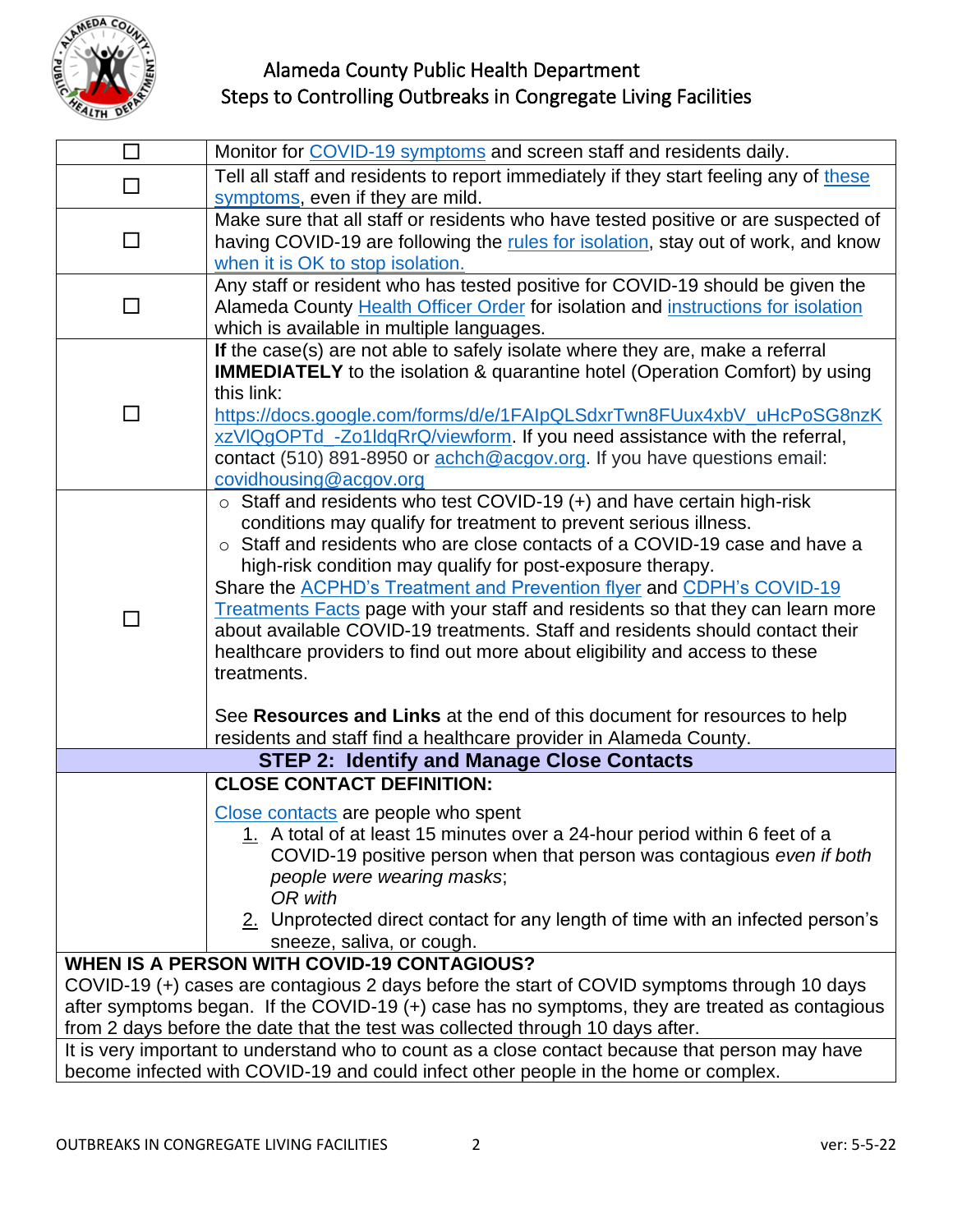

| Sometimes group housing should be treated as one household, and everyone should be               |                                                                                          |  |  |  |
|--------------------------------------------------------------------------------------------------|------------------------------------------------------------------------------------------|--|--|--|
| considered an exposed close contact. In these cases, all residents and unvaccinated staff should |                                                                                          |  |  |  |
| quarantine. The facility is one household if:                                                    |                                                                                          |  |  |  |
|                                                                                                  | ← Meals, kitchen, and/or bathrooms are shared                                            |  |  |  |
|                                                                                                  | ← Rooms are small and there is no way to create 6-feet of space between people           |  |  |  |
|                                                                                                  | + Residents and/or staff do not wear masks consistently                                  |  |  |  |
|                                                                                                  | $\div$ There is a family feel with many shared activities                                |  |  |  |
| If you are unsure, ask your OI.                                                                  |                                                                                          |  |  |  |
|                                                                                                  | Identify and manage close contacts who are RESIDENTS:                                    |  |  |  |
|                                                                                                  | Sometimes you will be able to tell who a close contact is because you work               |  |  |  |
|                                                                                                  | onsite and observe those who spend time together. But sometimes you will have            |  |  |  |
|                                                                                                  | to interview the person with COVID-19 to find out. Ask about time spent < 6 feet         |  |  |  |
|                                                                                                  | apart for 15 or more minutes. Remember that the time spent at a close distance           |  |  |  |
| П                                                                                                | is the total over 24 hours.                                                              |  |  |  |
|                                                                                                  | Think about:                                                                             |  |  |  |
|                                                                                                  | Roommates<br>$\circ$                                                                     |  |  |  |
|                                                                                                  | People who eat together, smoke together, are sex partners or couples<br>O                |  |  |  |
|                                                                                                  | People who have shared close spaces to watch TV or socialize<br>$\circ$                  |  |  |  |
|                                                                                                  | People who work or do chores together<br>$\circ$                                         |  |  |  |
|                                                                                                  | Someone who is a caregiver for others.<br>$\circ$                                        |  |  |  |
|                                                                                                  | Identify and manage close contacts who are STAFF:                                        |  |  |  |
|                                                                                                  | Again, ask about time spent < 6 feet apart for 15 or more minutes. Remember              |  |  |  |
|                                                                                                  | that the time spent at a close distance is the total over 24 hours. Ask about time       |  |  |  |
|                                                                                                  | spent while working AND while doing activities not related to work such as:              |  |  |  |
|                                                                                                  | Carpooling<br>$\circ$                                                                    |  |  |  |
| $\Box$                                                                                           | Social gatherings outside of work<br>$\circ$                                             |  |  |  |
|                                                                                                  | Break times and eating together<br>$\circ$                                               |  |  |  |
|                                                                                                  | For help identifying close contacts, see CDC Case Investigation and Contact              |  |  |  |
|                                                                                                  | Tracing in Non-Healthcare Workplaces: Information for Employers (This is an              |  |  |  |
|                                                                                                  | archived link. Some information may not be current, but general                          |  |  |  |
|                                                                                                  | recommendations for your facility still apply).                                          |  |  |  |
| $\mathcal{L}$                                                                                    | Ask your OI for help figuring out who is a close contact and what to do.                 |  |  |  |
|                                                                                                  | Your OI may ask for extra information about employee cases. Be ready to send a           |  |  |  |
|                                                                                                  | list of staff with job titles, work areas, close contacts in the workplace, dates of     |  |  |  |
|                                                                                                  | symptom onset, and shifts worked while contagious.                                       |  |  |  |
|                                                                                                  | ISOLATION GUIDANCE is for people with COVID-19 infection and for people with symptoms of |  |  |  |
|                                                                                                  | COVID-19 (even if they have not tested).                                                 |  |  |  |
|                                                                                                  | ALL staff and residents are recommended to isolate for 10 days.                          |  |  |  |
| Day 0 is the first day of symptoms. If no symptoms, Day 0 is the positive test date. Day 1 is    |                                                                                          |  |  |  |
| the first full day after symptoms started OR test date.                                          |                                                                                          |  |  |  |
|                                                                                                  |                                                                                          |  |  |  |

• If symptoms start *after* testing positive, the isolation period should **start over** with Day 0 as the first day of symptoms.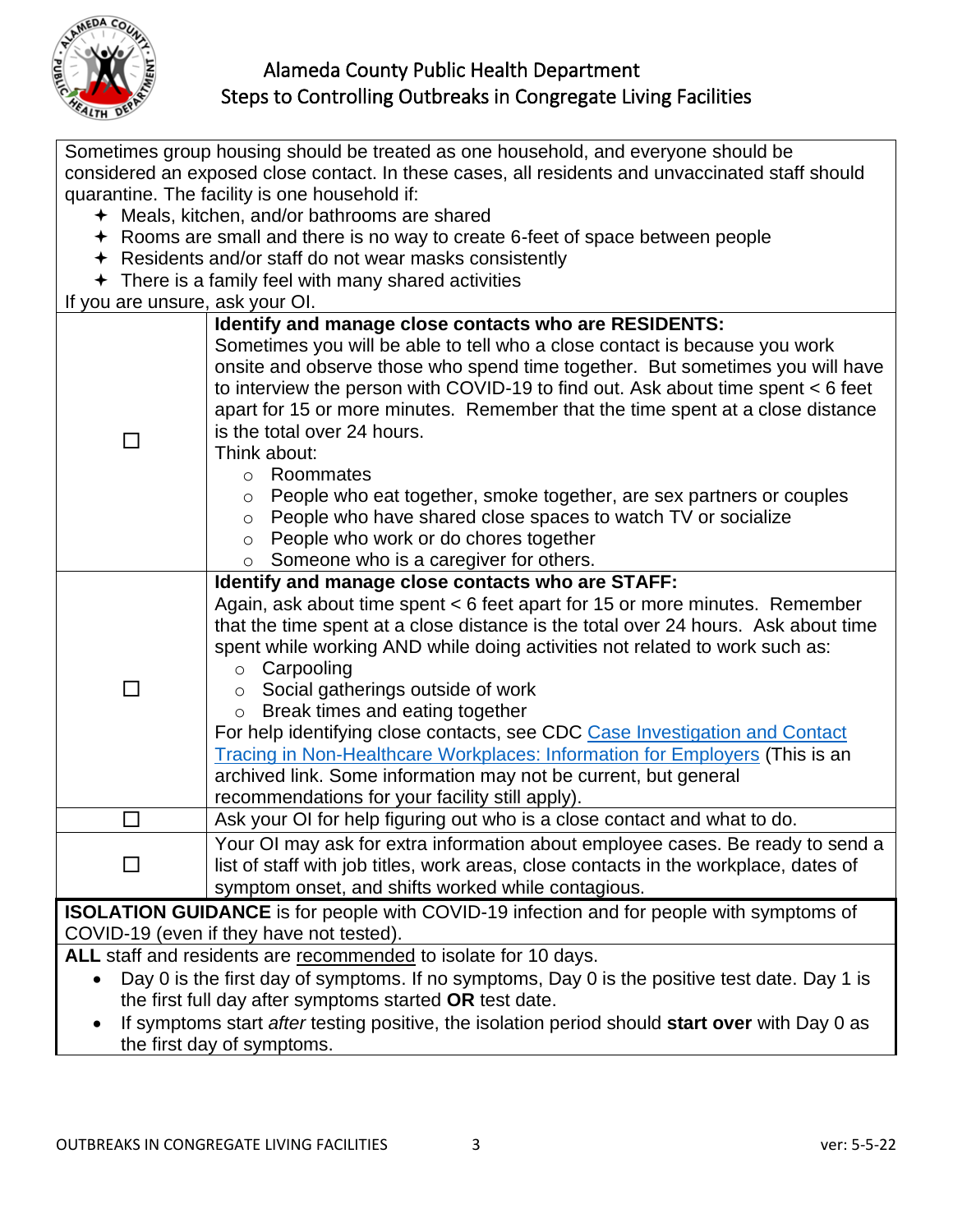

| Staff &                                                                                                                                                                                              | Staff and residents are required to isolate for at least 5 days. They can leave<br>isolation after Day 5 IF:<br>They test negative on Day 5 or later AND<br>Their symptoms are getting better AND<br>Have no fever for >24 hours<br>$\bullet$<br>The earliest staff and residents should leave isolation is Day 6.<br>End<br><b>Start</b><br>isolation<br>isolation<br>here<br>here |                                                                           |       |       |       |       |                            |                                                                    |  |
|------------------------------------------------------------------------------------------------------------------------------------------------------------------------------------------------------|-------------------------------------------------------------------------------------------------------------------------------------------------------------------------------------------------------------------------------------------------------------------------------------------------------------------------------------------------------------------------------------|---------------------------------------------------------------------------|-------|-------|-------|-------|----------------------------|--------------------------------------------------------------------|--|
| <b>Residents</b>                                                                                                                                                                                     |                                                                                                                                                                                                                                                                                                                                                                                     |                                                                           |       |       |       |       |                            | ط ہ                                                                |  |
|                                                                                                                                                                                                      |                                                                                                                                                                                                                                                                                                                                                                                     | Day 0                                                                     | Day 1 | Day 2 | Day 3 | Day 4 | Day 5                      | Day 6                                                              |  |
|                                                                                                                                                                                                      |                                                                                                                                                                                                                                                                                                                                                                                     | Date of<br>positive<br>test OR                                            |       |       |       |       | Take a<br>test<br>(antigen | <b>Only leave</b><br>isolation if<br>above                         |  |
|                                                                                                                                                                                                      |                                                                                                                                                                                                                                                                                                                                                                                     | start of<br>symptoms                                                      |       |       |       |       | preferred)                 | conditions<br>met.                                                 |  |
|                                                                                                                                                                                                      |                                                                                                                                                                                                                                                                                                                                                                                     |                                                                           |       |       |       |       |                            |                                                                    |  |
| If a STAFF or RESIDENT has a positive test on Day 5, they may choose to test daily after Day 5                                                                                                       |                                                                                                                                                                                                                                                                                                                                                                                     |                                                                           |       |       |       |       |                            |                                                                    |  |
| and may leave isolation once they receive a negative test.                                                                                                                                           |                                                                                                                                                                                                                                                                                                                                                                                     |                                                                           |       |       |       |       |                            |                                                                    |  |
| <b>QUARANTINE GUIDANCE</b> is for people who were in close contact with a person while they were<br>contagious with COVID-19. Quarantine helps to stop the spread by making sure that close contacts |                                                                                                                                                                                                                                                                                                                                                                                     |                                                                           |       |       |       |       |                            |                                                                    |  |
| who have been infected do not expose anyone else. The rules below depend on vaccination status.                                                                                                      |                                                                                                                                                                                                                                                                                                                                                                                     |                                                                           |       |       |       |       |                            |                                                                    |  |
| Again, read carefully and contact your ACPHD OI if you have questions.                                                                                                                               |                                                                                                                                                                                                                                                                                                                                                                                     |                                                                           |       |       |       |       |                            |                                                                    |  |
| <b>Vax status</b>                                                                                                                                                                                    |                                                                                                                                                                                                                                                                                                                                                                                     | <b>Fully vaccinated OR Up-to-Date</b>                                     |       |       |       |       | vaccinated                 | <b>Unvaccinated or partially</b>                                   |  |
|                                                                                                                                                                                                      | Fully Vaccinated: $\geq$ weeks following the second<br>Has not completed a<br>dose in a 2-dose series OR ≥2 weeks following<br>primary vaccine series                                                                                                                                                                                                                               |                                                                           |       |       |       |       |                            |                                                                    |  |
|                                                                                                                                                                                                      |                                                                                                                                                                                                                                                                                                                                                                                     | one dose of a single-dose vaccine                                         |       |       |       |       |                            |                                                                    |  |
|                                                                                                                                                                                                      |                                                                                                                                                                                                                                                                                                                                                                                     | Up-to-Date: Fully vaccinated AND BOOSTED (or<br>not yet booster eligible) |       |       |       |       |                            |                                                                    |  |
|                                                                                                                                                                                                      |                                                                                                                                                                                                                                                                                                                                                                                     | ALL residents are recommended to quarantine for 10 days, regardless of    |       |       |       |       |                            |                                                                    |  |
|                                                                                                                                                                                                      |                                                                                                                                                                                                                                                                                                                                                                                     | vaccination status.                                                       |       |       |       |       |                            | Residents DO NOT need to stay away from other places such as work, |  |
|                                                                                                                                                                                                      |                                                                                                                                                                                                                                                                                                                                                                                     | school, and public settings for >5 days.                                  |       |       |       |       |                            |                                                                    |  |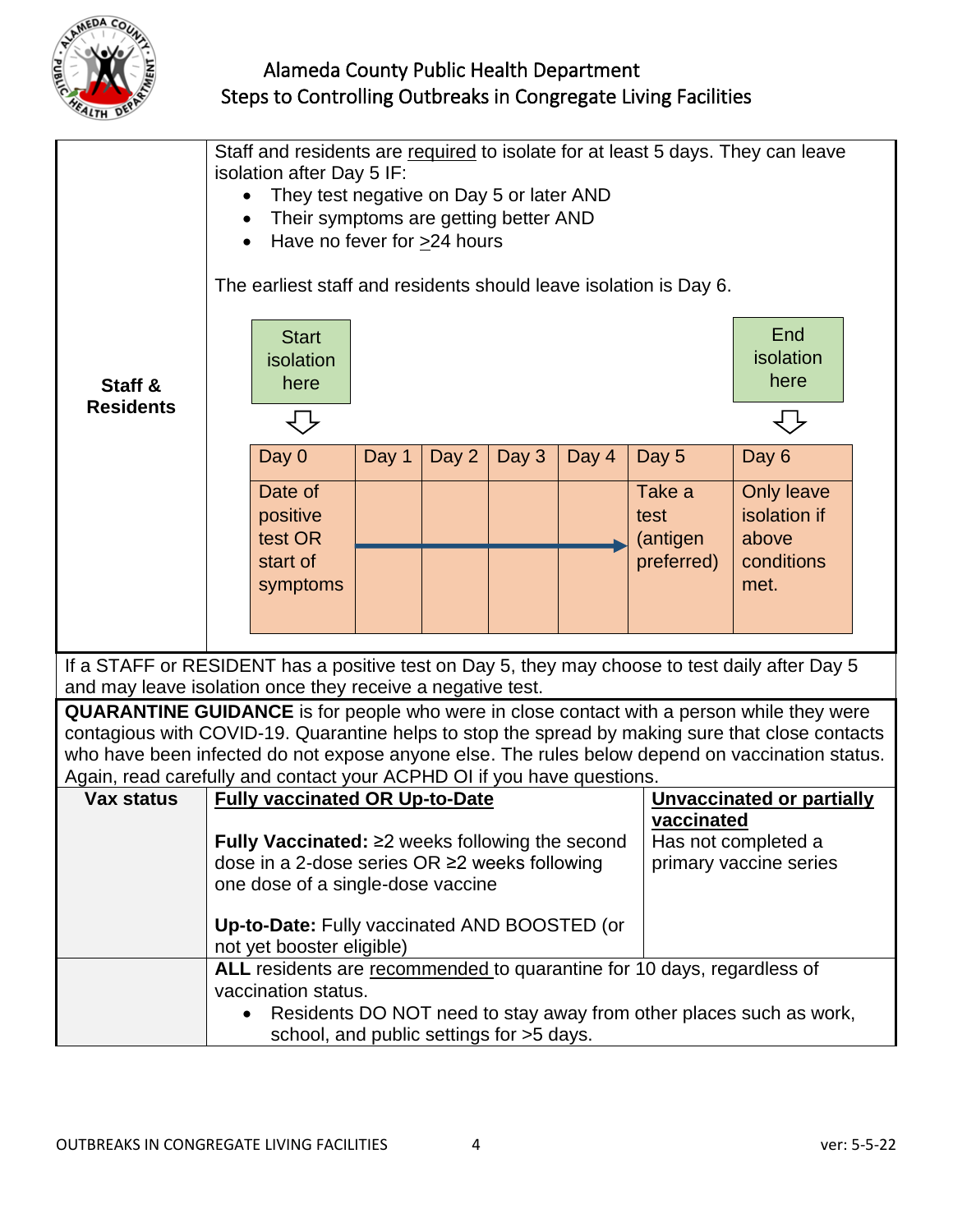

|                  | <b>Fully vaccinated OR Up-to-Date</b>                                                            | <b>Unvaccinated or partially</b> |
|------------------|--------------------------------------------------------------------------------------------------|----------------------------------|
|                  |                                                                                                  | vaccinated                       |
|                  | No quarantine is required if:                                                                    | Quarantine is required for       |
|                  | o Negative test on Day 5                                                                         | these residents.                 |
|                  | $\circ$ No symptoms                                                                              |                                  |
|                  |                                                                                                  |                                  |
|                  |                                                                                                  | <b>TEST OPTION:</b>              |
|                  |                                                                                                  | Quarantine can end on Day        |
|                  |                                                                                                  | 6IF:                             |
|                  |                                                                                                  | Negative test on Day 5           |
|                  |                                                                                                  | <b>AND</b>                       |
| <b>Residents</b> |                                                                                                  | No symptoms<br>$\circ$           |
|                  |                                                                                                  | NO TEST OPTION                   |
|                  |                                                                                                  | Quarantine can end after         |
|                  |                                                                                                  | Day 10 if they have no           |
|                  |                                                                                                  | symptoms                         |
|                  |                                                                                                  |                                  |
|                  | <b>Work Restrictions:</b>                                                                        | <b>Work Restrictions:</b>        |
|                  | No work restrictions                                                                             | These residents must stay        |
|                  |                                                                                                  | away from work during            |
|                  |                                                                                                  | quarantine.                      |
|                  | All staff have the option to stay away from the facility for 10 days, regardless of              |                                  |
|                  | vaccination status.                                                                              |                                  |
|                  | No quarantine is required if:                                                                    | Quarantine is required for       |
|                  | o Negative test on Day 5                                                                         | these staff.                     |
|                  | o No symptoms                                                                                    |                                  |
|                  |                                                                                                  | <b>TEST OPTION:</b>              |
|                  |                                                                                                  | Quarantine can end on Day        |
|                  |                                                                                                  | 6IF:                             |
|                  |                                                                                                  | ○ Negative test on Day 5         |
|                  |                                                                                                  | <b>AND</b>                       |
| <b>Staff</b>     |                                                                                                  | ○ No symptoms                    |
|                  |                                                                                                  | NO TEST OPTION                   |
|                  |                                                                                                  | Quarantine can end after         |
|                  |                                                                                                  | Day 10 if they have no           |
|                  |                                                                                                  | symptoms                         |
|                  |                                                                                                  |                                  |
|                  | <b>Work Restrictions:</b>                                                                        | <b>Work Restrictions:</b>        |
|                  | No work restrictions                                                                             | These staff must stay away       |
|                  |                                                                                                  | from work during                 |
|                  |                                                                                                  | quarantine.                      |
|                  | STAFF and RESIDENT close contacts who have had test-confirmed COVID-19 infection in the          |                                  |
|                  | past 90 days do not have to quarantine or be restricted from work as long as they remain without |                                  |
|                  | symptoms, but they should monitor for symptoms and must continue to wear a face covering.        |                                  |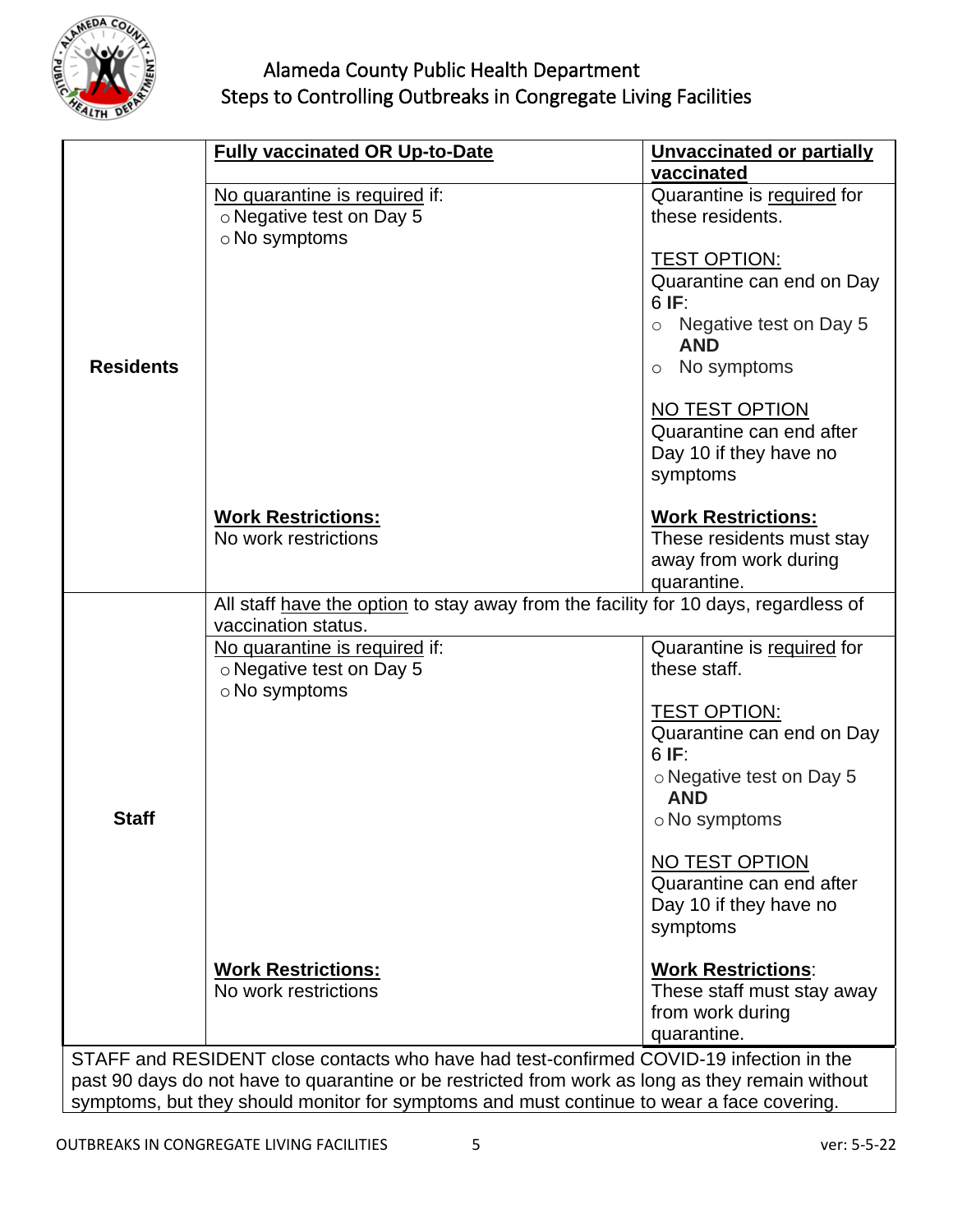

| STAFF and RESIDENTS who develop symptoms must isolate immediately and follow the |                                                                                                                                                    |  |
|----------------------------------------------------------------------------------|----------------------------------------------------------------------------------------------------------------------------------------------------|--|
| isolation guidance above.                                                        |                                                                                                                                                    |  |
|                                                                                  | STAFF and RESIDENTS who are severely ill or have weakened immune systems may need to                                                               |  |
|                                                                                  | isolate for up to 20 days. These people should talk to their healthcare providers to find out when                                                 |  |
| to end isolation.                                                                |                                                                                                                                                    |  |
|                                                                                  | A person is considered to be fully vaccinated against COVID-19 if it has been ≥2 weeks following                                                   |  |
|                                                                                  | the second dose in a 2-dose series, or ≥2 weeks following one dose of a single-dose vaccine                                                        |  |
|                                                                                  | authorized by FDA or WHO. See CDC's Interim Public Health Recommendations for Fully                                                                |  |
| <b>Vaccinated People.</b>                                                        |                                                                                                                                                    |  |
|                                                                                  | It is very important for residents and staff to stay up-to-date with COVID-19 vaccination.                                                         |  |
|                                                                                  | In addition to being fully vaccinated, residents and staff should be referred for booster                                                          |  |
|                                                                                  | doses when eligible. Staying up-to-date with vaccination is the best way to protect against                                                        |  |
|                                                                                  | COVID-19 infection and severe illness. See CDC's COVID-19 Vaccine Booster Shots.                                                                   |  |
|                                                                                  | <b>ISOLATION &amp; QUARANTINE HOTEL (OPERATION COMFORT):</b>                                                                                       |  |
|                                                                                  | If cases or contacts are not able safely isolate or quarantine where they are,                                                                     |  |
|                                                                                  | make a referral <b>IMMEDIATELY</b> to the isolation & quarantine hotel (Operation                                                                  |  |
| $\Box$                                                                           | Comfort) by using this link:                                                                                                                       |  |
|                                                                                  | https://docs.google.com/forms/d/e/1FAIpQLSdxrTwn8FUux4xbV_uHcPoSG8nzK<br>xzVIQgOPTd_-Zo1IdqRrQ/viewform. If you need assistance with the referral, |  |
|                                                                                  | contact (510) 891-8950 or achch@acgov.org. If you have questions email:                                                                            |  |
|                                                                                  | covidhousing@acgov.org                                                                                                                             |  |
|                                                                                  | For all residents who are transferred to the isolation and quarantine hotel, release                                                               |  |
| П                                                                                | dates will be determined by the hotel staff. This has been approved by ACPHD's                                                                     |  |
|                                                                                  | Health Officer.                                                                                                                                    |  |
|                                                                                  | Both vaccinated and unvaccinated staff members must still follow all Cal/OSHA                                                                      |  |
| П                                                                                | <b>ETS</b> requirements.                                                                                                                           |  |
|                                                                                  | Tell all close contacts (regardless of vaccination status) to monitor themselves                                                                   |  |
|                                                                                  | closely for symptoms of COVID-19 for 10 days after their last exposure. They                                                                       |  |
| J.                                                                               | should report immediately if they start having symptoms of COVID-19. Staff                                                                         |  |
|                                                                                  | members (especially those who are off work, quarantining at home) should be                                                                        |  |
|                                                                                  | instructed to contact their health care provider.                                                                                                  |  |
|                                                                                  | If any close contacts test COVID-19 (+), they must isolate. Give them instructions                                                                 |  |
|                                                                                  | <u>for isolation</u> and let them know the date when they can end isolation/return to                                                              |  |
|                                                                                  | work.                                                                                                                                              |  |
| $\Box$                                                                           | Ask your OI when it is okay for residents/staff to release from isolation/quarantine                                                               |  |
|                                                                                  | and/or return to work.                                                                                                                             |  |
|                                                                                  | If the cases and contacts are able to isolate/quarantine where they are staying                                                                    |  |
| □                                                                                | but need help with food and other items, please check ACPHD's Food, Housing,                                                                       |  |
|                                                                                  | & Financial Resources.                                                                                                                             |  |
|                                                                                  | <b>STEP 3: Closing your facility</b>                                                                                                               |  |
|                                                                                  | While the outbreak is active, do not accept new residents. Your OI will let you                                                                    |  |
| □                                                                                | know when it is okay to reopen.                                                                                                                    |  |
|                                                                                  | $\div$ ACPHD has the authority to suspend operations while an outbreak is                                                                          |  |
|                                                                                  | being investigated.                                                                                                                                |  |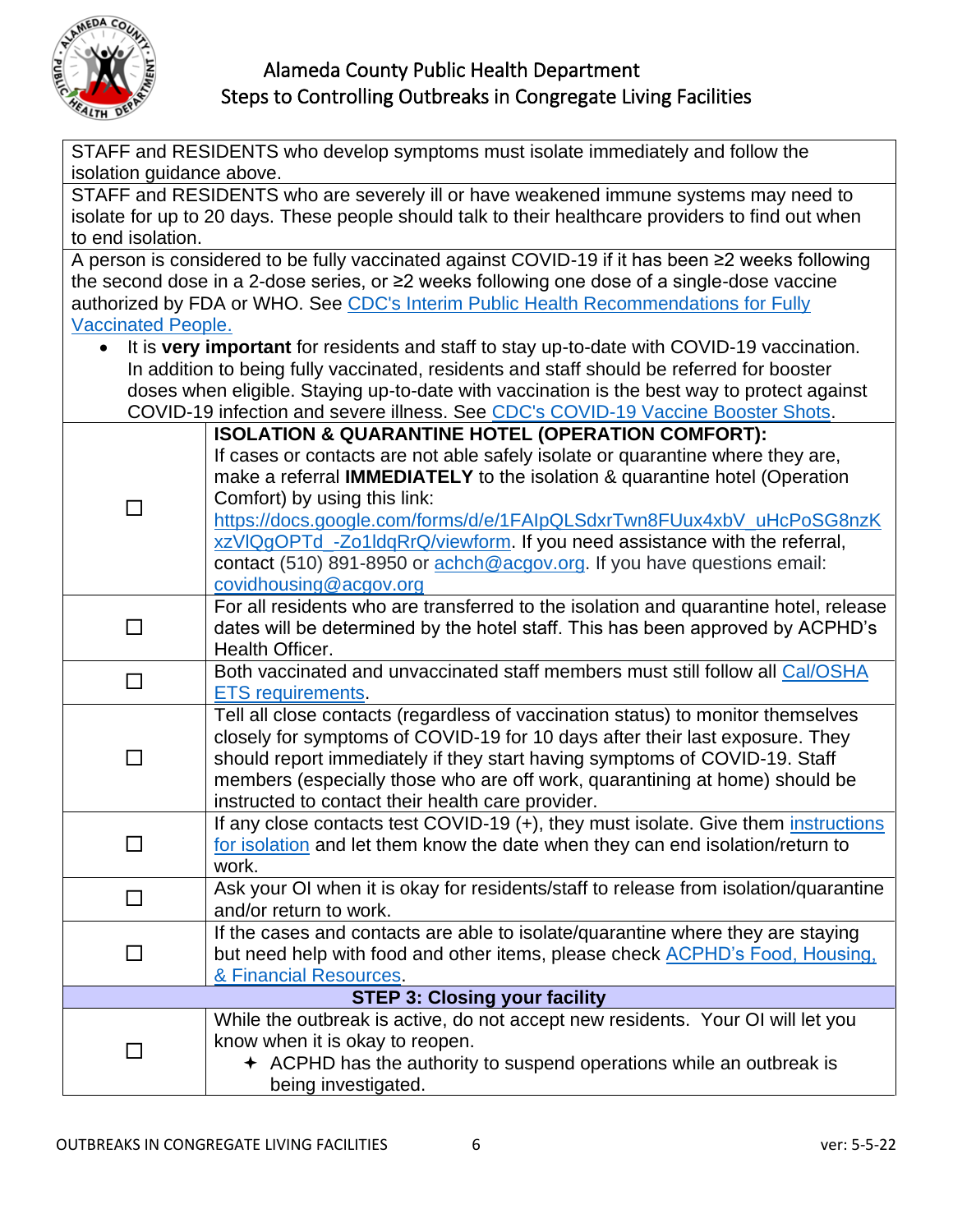

| $\Box$ | If residents transfer out to a different facility, tell the new facility that there is<br>COVID-19 in your facility.                                                                                                                                                                                                                                                                                                                                                                                                                                                                                                                                                                                                                                                                                                                                                                                   |
|--------|--------------------------------------------------------------------------------------------------------------------------------------------------------------------------------------------------------------------------------------------------------------------------------------------------------------------------------------------------------------------------------------------------------------------------------------------------------------------------------------------------------------------------------------------------------------------------------------------------------------------------------------------------------------------------------------------------------------------------------------------------------------------------------------------------------------------------------------------------------------------------------------------------------|
| П      | Do your best to keep residents with COVID-19 and close contacts at your facility<br>until they have finished their isolation or quarantine periods. If they insist on<br>moving out, make sure to give them written isolation and quarantine instructions.                                                                                                                                                                                                                                                                                                                                                                                                                                                                                                                                                                                                                                             |
| $\Box$ | Stop indoor group activities. If there are therapy or treatment groups, try to move<br>them outdoors or use online platforms like Zoom.                                                                                                                                                                                                                                                                                                                                                                                                                                                                                                                                                                                                                                                                                                                                                                |
| $\Box$ | See below for facility set up.                                                                                                                                                                                                                                                                                                                                                                                                                                                                                                                                                                                                                                                                                                                                                                                                                                                                         |
|        | <b>STEP 4: Masks, Distancing, Handwashing</b>                                                                                                                                                                                                                                                                                                                                                                                                                                                                                                                                                                                                                                                                                                                                                                                                                                                          |
|        | Follow CDPH instructions Infection Control Guidance for Clients in Congregate<br>Shelters, Including Shelters for People Experiencing Homelessness or CDC's<br>COVID-19 Guidance for Shared or Congregate Housing depending on your<br>setting type. Guidance for Congregate Housing is an archived version. Some<br>information may not be current, but general recommendations for preparation of<br>your facility still apply.                                                                                                                                                                                                                                                                                                                                                                                                                                                                      |
| □      | If you run a homeless shelter or other homeless service provider facility, check<br>with Kari Jennings-Parriott of Alameda County Health Care for the Homeless<br>(HCH) at 510-891-8938 for additional guidance and resources.                                                                                                                                                                                                                                                                                                                                                                                                                                                                                                                                                                                                                                                                         |
| П      | If you run a residential program for behavioral/mental health clients, check with<br>Alameda County Behavioral Health at aaron.chapman@acgov.org for additional<br>health guidance.                                                                                                                                                                                                                                                                                                                                                                                                                                                                                                                                                                                                                                                                                                                    |
| П      | Staff and residents should:<br>$\Box$ Wear masks at all times except for eating and sleeping.<br>Social distance by staying 6+ feet apart.<br>$\Box$ Wash hands and/or use hand sanitizer often.<br>□ Cover mouth when coughing.<br>You must provide staff who are unvaccinated with face coverings of at least 2<br>$\circ$<br>layers.<br>You must provide an N95 respirator to any staff who requests one.<br>$\circ$<br>It is best practice to provide face coverings for all vaccinated and<br>$\circ$<br>unvaccinated staff and residents.<br>Per CDPH's Guidance for the Use of Face Masks, masks must be worn by<br>residents and staff at all times (except when eating or sleeping) when in<br>indoor communal areas in homeless service provider sites. Staff and<br>residents within other congregate living facilities are strongly recommended<br>to continue to mask within these areas. |
|        | Put hand sanitizer in multiple locations around the facility especially:<br>Near entrances<br>Dining and kitchen areas<br>Each bedroom<br>All bathrooms                                                                                                                                                                                                                                                                                                                                                                                                                                                                                                                                                                                                                                                                                                                                                |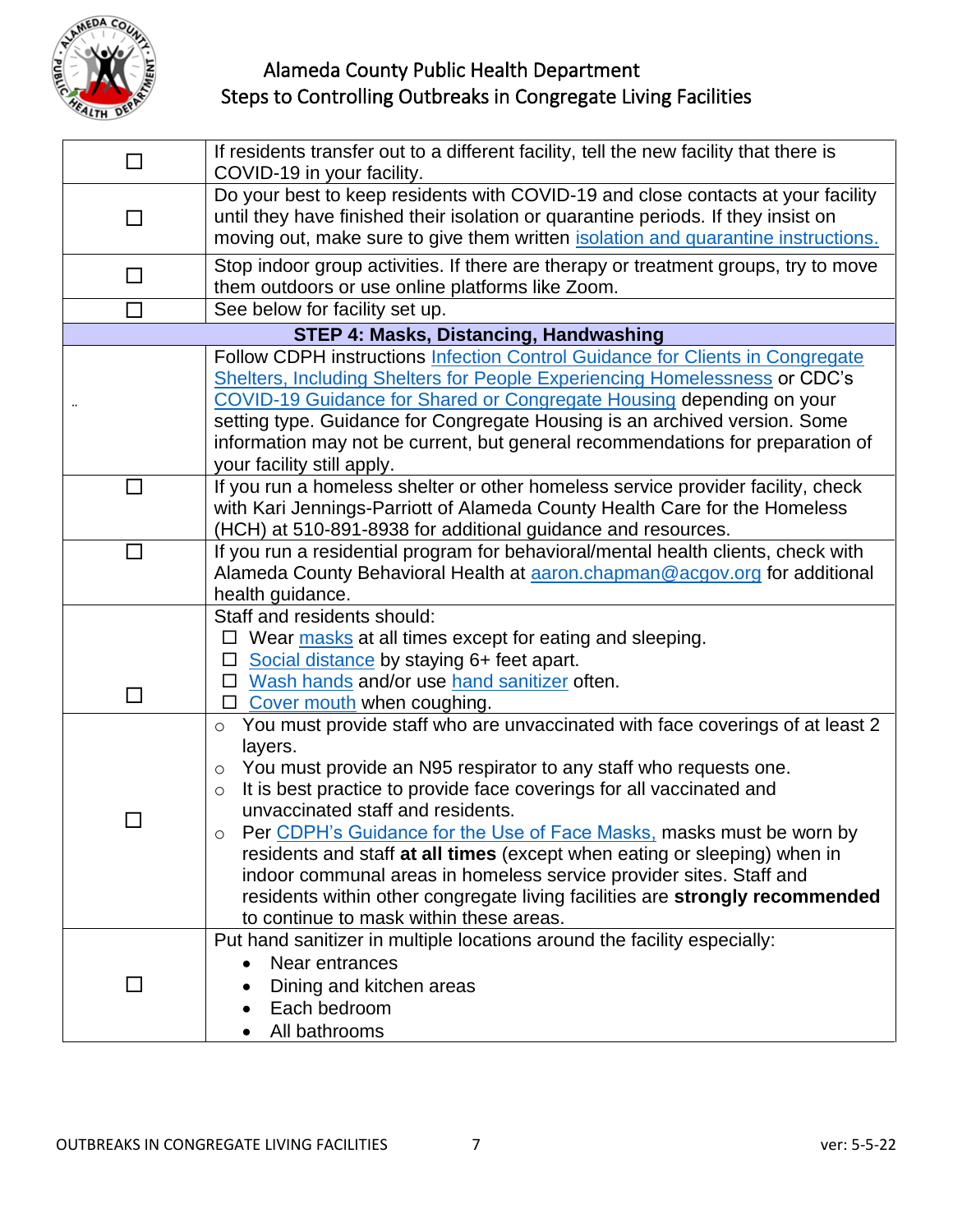

| $\Box$         | Teach your staff and residents how to prevent COVID-19. Plan to check and                                                                                                                                                                                                                                                                                                                                                                                                                                                                                                                                                                                                                                                                                                                                        |
|----------------|------------------------------------------------------------------------------------------------------------------------------------------------------------------------------------------------------------------------------------------------------------------------------------------------------------------------------------------------------------------------------------------------------------------------------------------------------------------------------------------------------------------------------------------------------------------------------------------------------------------------------------------------------------------------------------------------------------------------------------------------------------------------------------------------------------------|
|                | remind them often. Encourage attention to cleaning and personal hygiene.                                                                                                                                                                                                                                                                                                                                                                                                                                                                                                                                                                                                                                                                                                                                         |
| $\Box$         | Put up signs in key locations to remind staff and residents about prevention                                                                                                                                                                                                                                                                                                                                                                                                                                                                                                                                                                                                                                                                                                                                     |
|                | measures.                                                                                                                                                                                                                                                                                                                                                                                                                                                                                                                                                                                                                                                                                                                                                                                                        |
|                | STEP 5: Set up                                                                                                                                                                                                                                                                                                                                                                                                                                                                                                                                                                                                                                                                                                                                                                                                   |
| $\Box$         | Space furniture to avoid crowding.                                                                                                                                                                                                                                                                                                                                                                                                                                                                                                                                                                                                                                                                                                                                                                               |
| $\Box$         | Increase airflow inside the house or facility:<br>$\Box$ Open windows and doors to the outside<br>$\Box$ Use portable high-efficiency particulate air (HEPA) filters or properly<br>placed fans in high use common areas. For proper use of fans see CDC's<br>FAQ "Can fans be used to decrease the use of COVID-19 transmission<br>indoors?"<br>Make sure exhaust fans in restrooms work at full capacity.<br>$\Box$<br>$\Box$ Per the ETS, implement ventilation changes to mechanical ventilation<br>systems including increasing filtration efficiency to at least MERV-13, or<br>the highest efficiency compatible with the ventilation system. Evaluate<br>whether HEPA air filtration units are needed. See CDPH Interim Guidance<br>For Ventilation, Filtration, and Air Quality in Indoor Environments. |
|                | <b>Shared Bedrooms:</b><br>$\Box$ Beds should be set up at 6 feet apart. If this is not possible then set up<br>beds head to toe at least 3 feet apart.<br>$\Box$ People in bunkbeds should sleep in opposite directions (head to toe).<br>$\Box$ Put up temporary barriers like curtains between beds.                                                                                                                                                                                                                                                                                                                                                                                                                                                                                                          |
| H              | <b>Shared kitchen and dining rooms:</b><br>Best to make bagged meals or have residents eat meals on trays in their<br>rooms or outside.<br>$\Box$ Set places at the table a minimum of 6 feet apart and make sure diners<br>keep 6 feet apart at all times.<br>Don't crowd. Have residents eat in shifts to limit the number eating<br>together.<br>Do not share dishes, drinking glasses, cups, or eating utensils. Non-<br>disposable food service items should be handled with gloves and washed<br>with dish soap and hot water or in a dishwasher.<br>Make sure there is a person watching and making sure rules are followed.                                                                                                                                                                              |
| $\blacksquare$ | <b>Shared bathrooms:</b><br>Make sure bathrooms are continuously stocked with soap and paper<br>$\Box$<br>towels or automated hand dryers. Hand sanitizer could also be made<br>available.<br>$\Box$ Make sure trash cans are emptied regularly.<br>$\Box$ Provide information on how to wash hands properly. Hang signs in<br>bathrooms.                                                                                                                                                                                                                                                                                                                                                                                                                                                                        |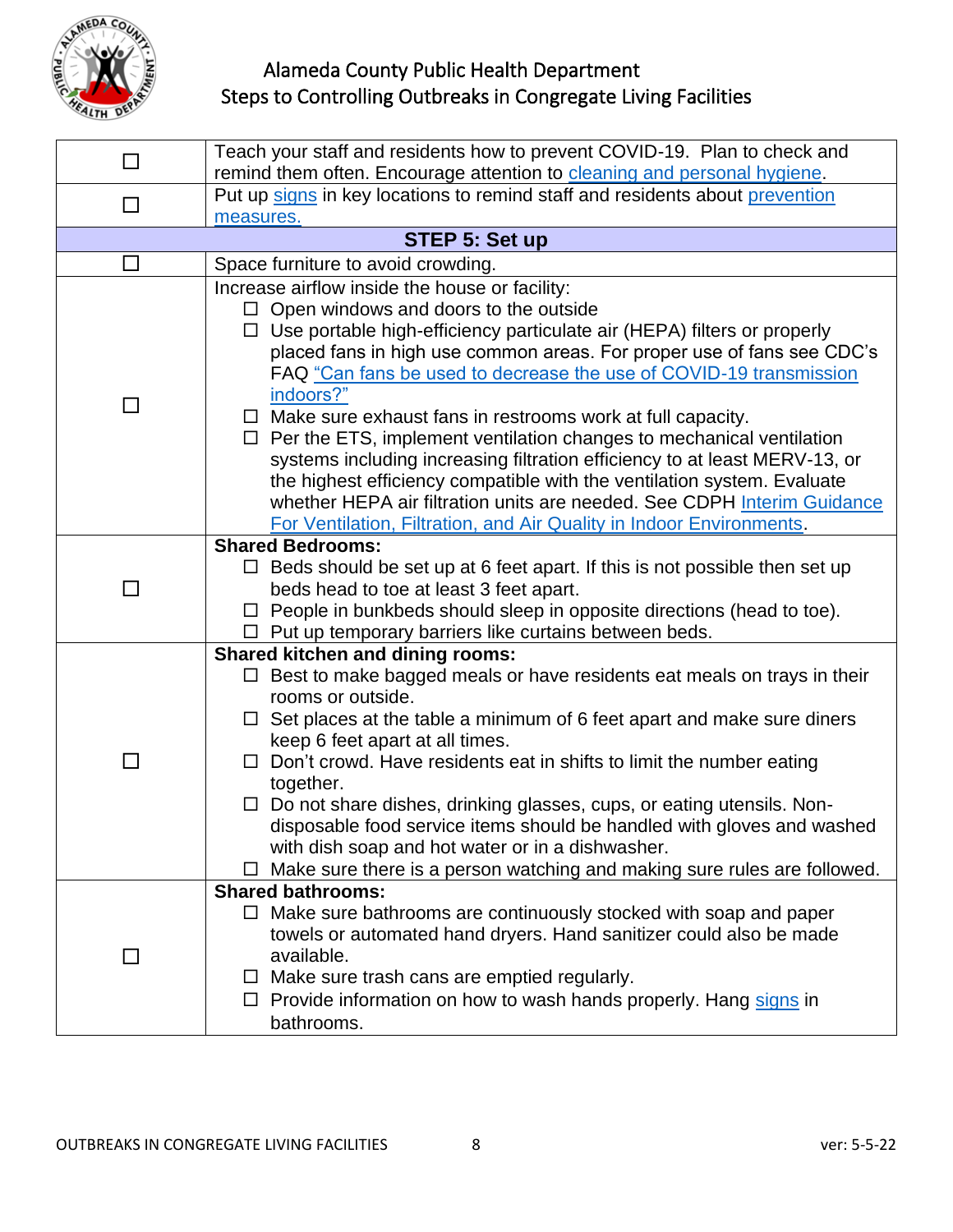

|                | $\Box$ Residents should be instructed that sinks could be an infection source and             |
|----------------|-----------------------------------------------------------------------------------------------|
|                |                                                                                               |
|                | should avoid placing toothbrushes directly on counter surfaces. Totes                         |
|                | could also be used for personal items to limit their contact with other                       |
|                | surfaces in the bathroom.                                                                     |
|                | <b>Shared laundry rooms:</b>                                                                  |
|                | Maintain access and adequate supplies to laundry facilities to help prevent                   |
|                | spread of COVID-19.                                                                           |
|                | $\Box$ Restrict the number of people allowed in laundry rooms at one time to                  |
|                | ensure everyone can stay at least 6 feet (2 meters) apart.                                    |
| $\blacksquare$ | Provide disposable gloves, soap for washing hands, and household                              |
|                | cleaners and products from EPA's List N: Disinfectants for Coronavirus                        |
|                | (COVID-19) for residents and staff to clean and disinfect buttons, knobs,                     |
|                | and handles of laundry machines, laundry baskets, and shared laundry                          |
|                | items.                                                                                        |
|                | $\Box$ Post guidelines for doing laundry such as washing instructions and                     |
|                | handling of dirty laundry.                                                                    |
|                | <b>Shared living areas:</b>                                                                   |
|                | $\Box$ During an outbreak consider closing TV rooms and other shared spaces.                  |
|                | Post signs where people get together to talk, smoke, or eat. These                            |
|                | activities are high risk especially if they involve mask removal.                             |
| П              | $\Box$ Put visual markers on the ground that are 6 feet apart.                                |
|                | □ Unless it is necessary, staff should not enter residents' living quarters.                  |
|                | Instead try using phone or video chat to check in.                                            |
|                | $\Box$ Limit the presence of non-essential volunteers and visitors in shared                  |
|                | areas, when possible.                                                                         |
|                | <b>Step 6: Cleaning and disinfecting</b>                                                      |
| $\Box$         | See CDC Guidance on Cleaning and Disinfection for Community Facilities.                       |
|                |                                                                                               |
|                | When a resident or staff tests positive for COVID-19, carefully clean and disinfect           |
|                | all areas they touched using EPA approved cleaning agents.                                    |
|                | □ See List of EPA approved cleaning agents.                                                   |
|                | $\Box$ Pay close attention to dilution instructions and contact time on the product<br>label. |
|                |                                                                                               |
|                | Make sure that staff who are doing the cleaning wear the proper PPE and                       |
|                | follow safety instructions.                                                                   |
|                | $\Box$ Close off areas visited by the ill persons until carefully disinfected.                |
|                | $\Box$ Open outside doors and windows and use fans in the area to increase<br>circulation.    |
|                |                                                                                               |
|                | $\Box$ Wait 24 hours, or as long as possible, before cleaning or reopening for                |
|                | use.                                                                                          |
|                | Shared bathrooms should be cleaned regularly using products from approved                     |
|                | EPA list at least twice per day (e.g., in the morning and evening or after times of           |
|                | heavy use).                                                                                   |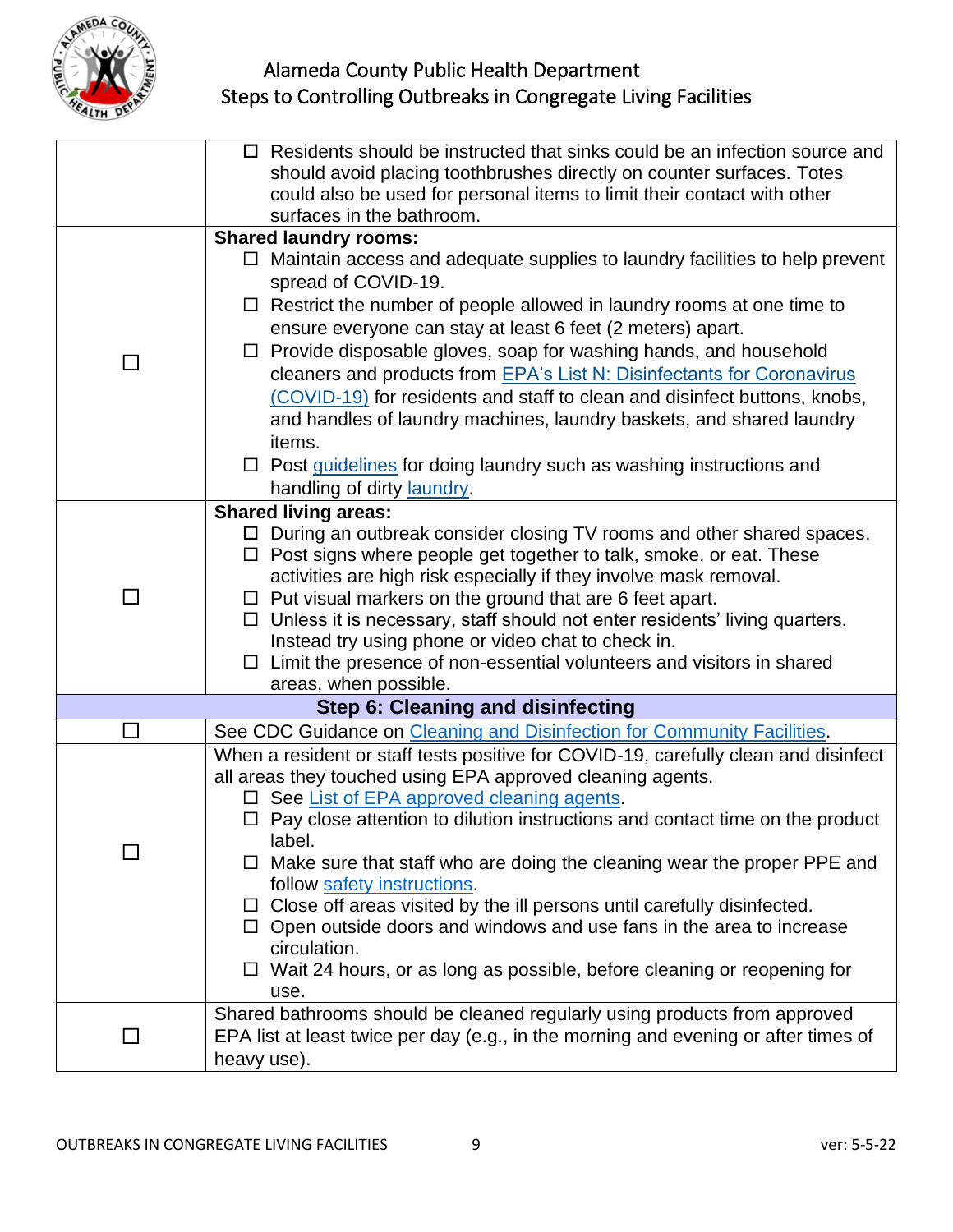

| <b>STEP 7 Protect Staff</b> |                                                                                                                                                                                                                                                                                                                                                                                                                                                                                                                                                                                                                                                                                                                                                                                                  |  |  |  |
|-----------------------------|--------------------------------------------------------------------------------------------------------------------------------------------------------------------------------------------------------------------------------------------------------------------------------------------------------------------------------------------------------------------------------------------------------------------------------------------------------------------------------------------------------------------------------------------------------------------------------------------------------------------------------------------------------------------------------------------------------------------------------------------------------------------------------------------------|--|--|--|
| $\blacksquare$              | Employers are required to do what they can to keep staff safe from COVID-19 in<br>the workplace. Please see Cal/OSHA's COVID-19 Emergency Temporary                                                                                                                                                                                                                                                                                                                                                                                                                                                                                                                                                                                                                                              |  |  |  |
|                             | <b>Standards</b>                                                                                                                                                                                                                                                                                                                                                                                                                                                                                                                                                                                                                                                                                                                                                                                 |  |  |  |
|                             | Cal/OSHA's COVID-19 Emergency Temporary Standards FAQ includes a helpful                                                                                                                                                                                                                                                                                                                                                                                                                                                                                                                                                                                                                                                                                                                         |  |  |  |
|                             | summary and link to a model Prevention Program.                                                                                                                                                                                                                                                                                                                                                                                                                                                                                                                                                                                                                                                                                                                                                  |  |  |  |
| To keep staff safe:         |                                                                                                                                                                                                                                                                                                                                                                                                                                                                                                                                                                                                                                                                                                                                                                                                  |  |  |  |
| П                           | In front desk areas, install plexiglass shields if keeping a 6-ft distance between<br>staff and the public is not possible.                                                                                                                                                                                                                                                                                                                                                                                                                                                                                                                                                                                                                                                                      |  |  |  |
| $\Box$                      | If there is a shared office, try to stagger use or set up workstations at least 6 feet<br>apart.                                                                                                                                                                                                                                                                                                                                                                                                                                                                                                                                                                                                                                                                                                 |  |  |  |
| П                           | Staff should avoid sharing equipment; if equipment must be shared, clean it<br>between use. Staff should never share objects (like phones) that may come into<br>contact with their face, mouth, or nose.                                                                                                                                                                                                                                                                                                                                                                                                                                                                                                                                                                                        |  |  |  |
| $\Box$                      | Try to arrange stable work groups (by shifts, locations, and/or work duties) so<br>that the same staff stay together without mixing across groups.                                                                                                                                                                                                                                                                                                                                                                                                                                                                                                                                                                                                                                               |  |  |  |
| П                           | Pay careful attention to staff break times and locations! When staff remove<br>their masks to eat, drink, or smoke, they are at higher risk for spread of<br>COVID-19.<br>$\Box$ Stagger break times<br>$\Box$ Use outside space for breaks if weather is good.<br>$\Box$ Ask staff to use their own cars when removing their masks to eat/drink.<br>Indoor breaks should only happen in a space where people can safely<br>$\Box$<br>stay at least 6-feet apart. Limit the number of people in any space at one<br>time and arrange seating of chairs and tables to be 6 feet apart.<br>Put EPA approved disinfectant wipes and hand sanitizers in break rooms<br>and shared offices so that staff can clean between uses.<br>$\Box$ Post signs to remind staff to follow prevention practices. |  |  |  |
|                             | <b>STAFF RESOURCES</b>                                                                                                                                                                                                                                                                                                                                                                                                                                                                                                                                                                                                                                                                                                                                                                           |  |  |  |
| П                           | ACPHD has a list of staff resources and website that should be shared with staff.                                                                                                                                                                                                                                                                                                                                                                                                                                                                                                                                                                                                                                                                                                                |  |  |  |
|                             | See Equal Employment Opportunities Commission's (EEOC) info on staff<br>protection laws.                                                                                                                                                                                                                                                                                                                                                                                                                                                                                                                                                                                                                                                                                                         |  |  |  |
| <b>Step 8. TESTING</b>      |                                                                                                                                                                                                                                                                                                                                                                                                                                                                                                                                                                                                                                                                                                                                                                                                  |  |  |  |
|                             | View the CDC's SARS-CoV-2 Testing Strategy: Considerations for Non-<br><b>Healthcare Workplaces.</b>                                                                                                                                                                                                                                                                                                                                                                                                                                                                                                                                                                                                                                                                                             |  |  |  |
| П                           | Follow CDC testing guidance:<br>Unvaccinated close contacts who do not have symptoms should be tested<br>$\circ$<br>immediately after their last exposure. If negative, they should test again on<br>day 5.<br>Fully vaccinated close contacts who do not have symptoms should be tested<br>$\circ$<br>5 days after their last exposure: All close contacts who develop symptoms,<br>whether vaccinated or unvaccinated, should isolate, test immediately, and<br>follow-up with a healthcare provider.                                                                                                                                                                                                                                                                                          |  |  |  |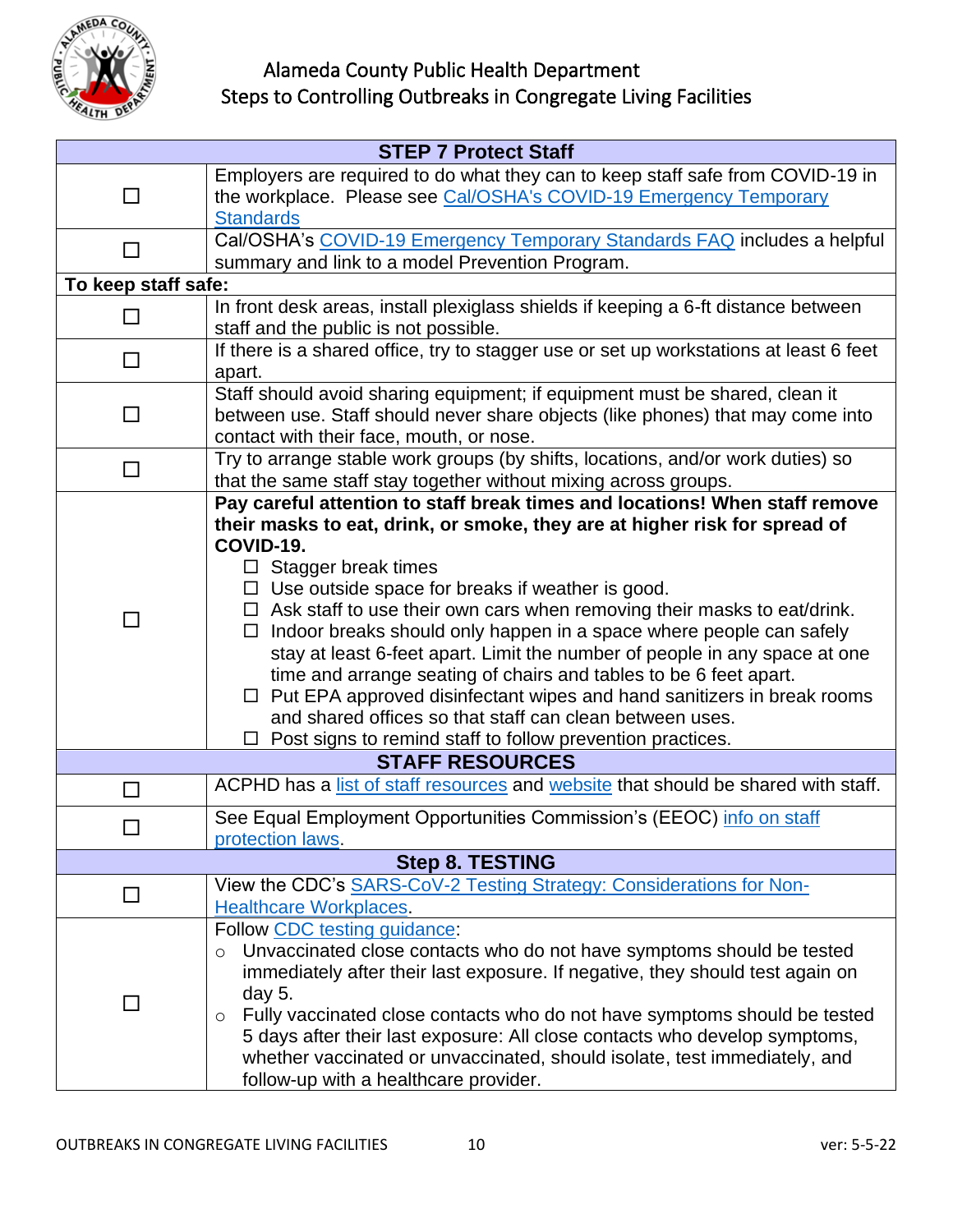

|        | CDC recommends that residents and staff who have not been fully vaccinated<br>$\circ$<br>are tested at least weekly. |
|--------|----------------------------------------------------------------------------------------------------------------------|
|        | If a staff member or resident tests positive, you will need to do facility-<br>п                                     |
|        | wide testing. Test weekly until there are no new positive cases, and it                                              |
|        | has been at least 14 days since the last positive case. Talk to your OI                                              |
|        | about who should be included.                                                                                        |
|        | People can get tested through their own healthcare provider, at a community                                          |
| $\Box$ | testing site, or you could set up onsite testing. Talk to your OI about mobile                                       |
|        | testing options. The OI can help you make a plan and find local testing                                              |
|        | resources.<br>As an employer, you are required to inform staff, even those with no known                             |
| $\Box$ | exposure, of how to get tested. View Cal/OSHA ETS FAQ under testing                                                  |
|        | requirements.                                                                                                        |
| $\Box$ | Keep a record of test results, if possible, to give to your OI.                                                      |
| $\Box$ | See ACPHD Criteria for Release from Home Isolation and/or How Long Should I                                          |
|        | stay in Quarantine?                                                                                                  |
| $\Box$ | Do NOT require retesting at the end of quarantine. See <b>ACPHD's Workplace</b>                                      |
|        | Guidance page for more information.                                                                                  |
|        | Anyone who has tested positive should not be re-tested for 3 months unless they                                      |
| $\Box$ | have symptoms of COVID-19. If this happens, they should get a medical exam.                                          |
|        | Unless a health care provider determines that they do not have COVID-19, they                                        |
|        | will have to isolate again.                                                                                          |
|        | <b>Step 9. Vaccine Status Verification</b>                                                                           |
|        | Homeless shelters must verify the vaccine status of staff per the State Public                                       |
|        | Health Officer Order: Health Care Worker Protections in High-Risk Settings.                                          |
|        | Residential substance use treatment and mental health treatment facilities must                                      |
|        | verify the vaccine status of staff per the State Public Health Officer Order: Health                                 |
|        | <b>Care Worker Vaccine Requirement.</b>                                                                              |
|        |                                                                                                                      |
|        | All other facilities are strongly encouraged to verify vaccine status of all staff.                                  |
|        | Check the Vaccine Record Guidelines & Standards for preferred proof.                                                 |
|        | <b>Ongoing: MONITORING FOR ILLNESS &amp; EXPOSURE</b>                                                                |
|        | Put signs at all entrances that tell people not to enter if they have signs and                                      |
| $\Box$ | symptoms of COVID-19 or have been in close contact with a person who tested                                          |
|        | positive or who have experienced symptoms of COVID-19 in the past 14 days.                                           |
|        | Screen all residents, staff, and essential visitors for signs and symptoms of                                        |
|        | COVID-19 each day. If symptoms develop, the person should immediately isolate                                        |
|        | and test as soon as possible.                                                                                        |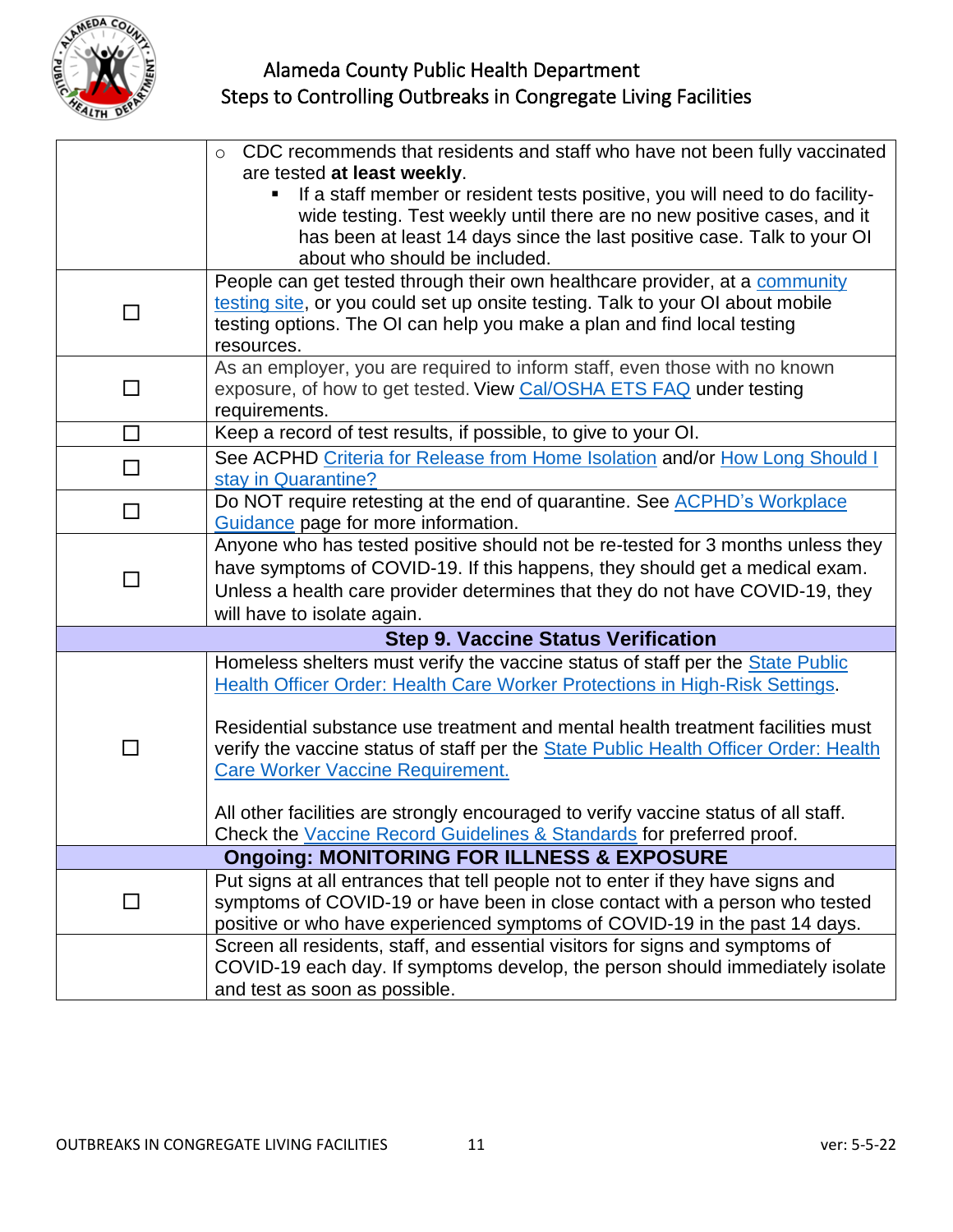

| $\Box$                                                                                                           | Symptom                                                                                                                     | • Fever or chills                                                          | • Short of breath | • Muscle or body |  |
|------------------------------------------------------------------------------------------------------------------|-----------------------------------------------------------------------------------------------------------------------------|----------------------------------------------------------------------------|-------------------|------------------|--|
|                                                                                                                  | review                                                                                                                      |                                                                            |                   | aches            |  |
|                                                                                                                  |                                                                                                                             | $\bullet$ Cough                                                            | • Tired           | • Headache       |  |
|                                                                                                                  | Ask about                                                                                                                   | • Sore throat                                                              | • Runny nose      | • Stuffy nose    |  |
|                                                                                                                  | anything                                                                                                                    | • Nausea                                                                   | • Vomiting        | • Diarrhea       |  |
|                                                                                                                  | <b>NEW</b><br>• Loss of taste or smell                                                                                      |                                                                            |                   |                  |  |
|                                                                                                                  | Visual check                                                                                                                | Observe for illness (even if not reported)                                 |                   |                  |  |
|                                                                                                                  | Temperature                                                                                                                 | Fever of ≥ 100 $\degree$ F (37.8 $\degree$ C)                              |                   |                  |  |
|                                                                                                                  | check                                                                                                                       |                                                                            |                   |                  |  |
| $\Box$                                                                                                           |                                                                                                                             | Encourage residents and staff to get vaccinated against COVID-19. See info |                   |                  |  |
|                                                                                                                  | about how to get vaccinated.                                                                                                |                                                                            |                   |                  |  |
| <b>Ongoing: COMMUNICATION with ACPHD</b>                                                                         |                                                                                                                             |                                                                            |                   |                  |  |
| П                                                                                                                | Please see CDPH REPORTING requirements for Non-Healthcare Congregate                                                        |                                                                            |                   |                  |  |
|                                                                                                                  | Facilities.                                                                                                                 |                                                                            |                   |                  |  |
|                                                                                                                  |                                                                                                                             |                                                                            |                   |                  |  |
|                                                                                                                  | Congregate living facilities in Alameda County are required to report $\geq 1$ COVID-                                       |                                                                            |                   |                  |  |
|                                                                                                                  | 19 cases within a 14-day period in residents and/or staff. See Reporting                                                    |                                                                            |                   |                  |  |
|                                                                                                                  | Threshold for Shelters and Congregate Living Facilities for more information.                                               |                                                                            |                   |                  |  |
| П                                                                                                                | Keep a list of all cases and contacts. Add to the list if new cases are reported and                                        |                                                                            |                   |                  |  |
|                                                                                                                  | email it to your OI and copy COVIDOB@acgov.org. Only send securely. Talk to                                                 |                                                                            |                   |                  |  |
| □                                                                                                                | your OI about how to make sure your email is secure.<br>Send your OI a map/floor plan of your facility as soon as possible. |                                                                            |                   |                  |  |
|                                                                                                                  |                                                                                                                             |                                                                            |                   |                  |  |
| П                                                                                                                | If you have a COVID Safety Prevention Plan in place, please send it to your OI.                                             |                                                                            |                   |                  |  |
| ┓                                                                                                                | Send a list of all staff members to your OI with:                                                                           |                                                                            |                   |                  |  |
|                                                                                                                  | $+$ Job description                                                                                                         |                                                                            |                   |                  |  |
|                                                                                                                  | + Work location                                                                                                             |                                                                            |                   |                  |  |
|                                                                                                                  | Work schedule                                                                                                               |                                                                            |                   |                  |  |
| Contact information                                                                                              |                                                                                                                             |                                                                            |                   |                  |  |
| <b>REOPENING to new residents</b><br>When you do take new residents, consider requiring a negative COVID-19 test |                                                                                                                             |                                                                            |                   |                  |  |
|                                                                                                                  |                                                                                                                             |                                                                            |                   |                  |  |
|                                                                                                                  | taken within 48 hours of move-in. While waiting for results, the new resident<br>should isolate away from others.           |                                                                            |                   |                  |  |
|                                                                                                                  | Do not accept COVID-19 (+) residents until they have completed their isolation                                              |                                                                            |                   |                  |  |
| $\Box$                                                                                                           | period (at least 10 days, no fever, and improvement in symptoms for 24 hours)                                               |                                                                            |                   |                  |  |
|                                                                                                                  | unless approved by your OI.                                                                                                 |                                                                            |                   |                  |  |
|                                                                                                                  | Do not accept residents with a recent close contact until they have completed                                               |                                                                            |                   |                  |  |
| $\Box$                                                                                                           | their quarantine period of 10 days from last exposure unless approved by your                                               |                                                                            |                   |                  |  |
|                                                                                                                  | OI.                                                                                                                         |                                                                            |                   |                  |  |
| □                                                                                                                | Be especially careful to monitor new residents for symptoms of COVID-19 for 14                                              |                                                                            |                   |                  |  |
|                                                                                                                  | days. Tell them to report any new symptoms even if they are mild.                                                           |                                                                            |                   |                  |  |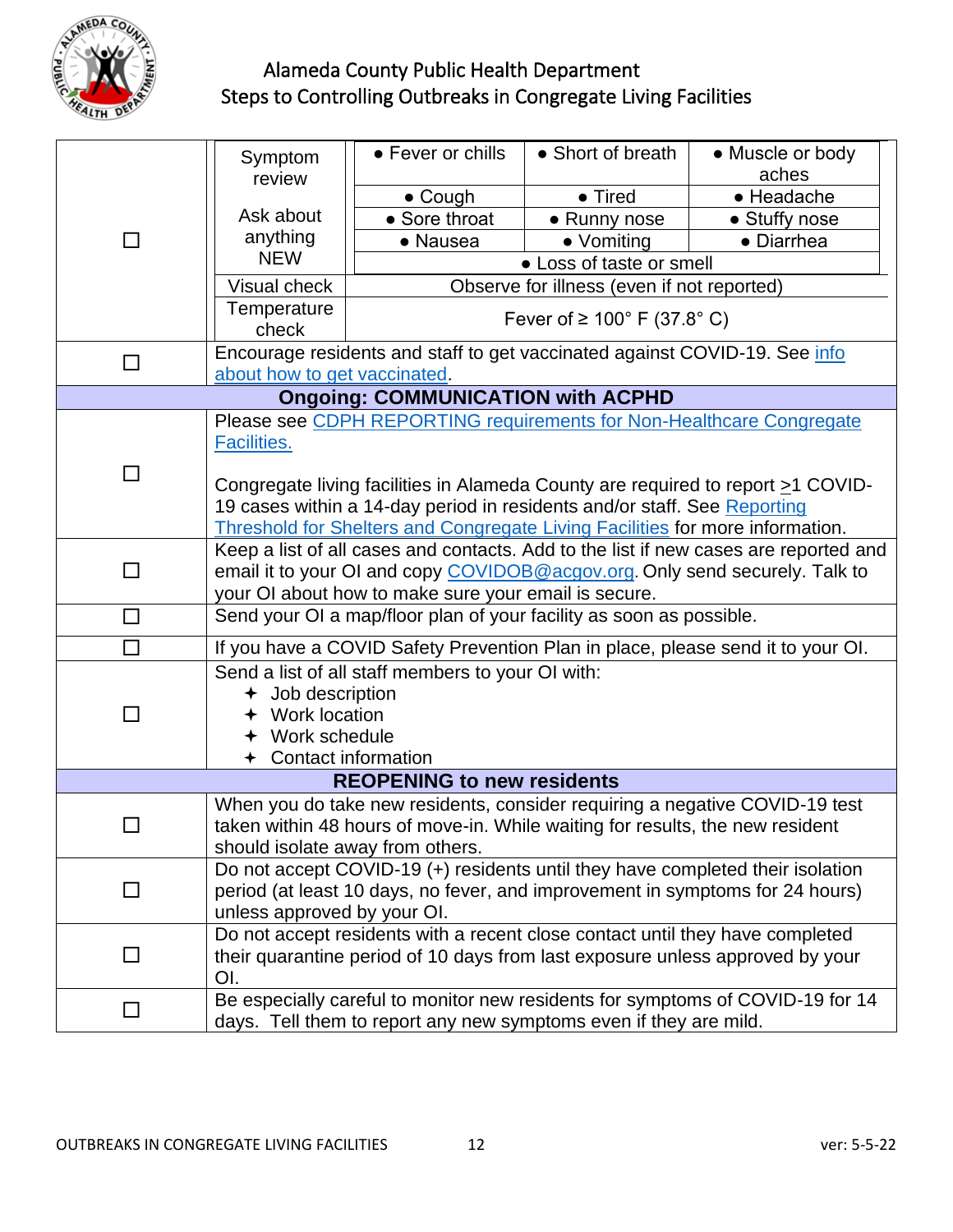

| П | If a new resident develops symptoms of COVID-19, they should isolate and test<br>as soon as possible.                                      |
|---|--------------------------------------------------------------------------------------------------------------------------------------------|
| П | New residents without symptoms should be encouraged to retest 5 days after<br>move-in but don't have to isolate while waiting for results. |
|   | Talk to your OI about safely reopening to admissions or to group activities.                                                               |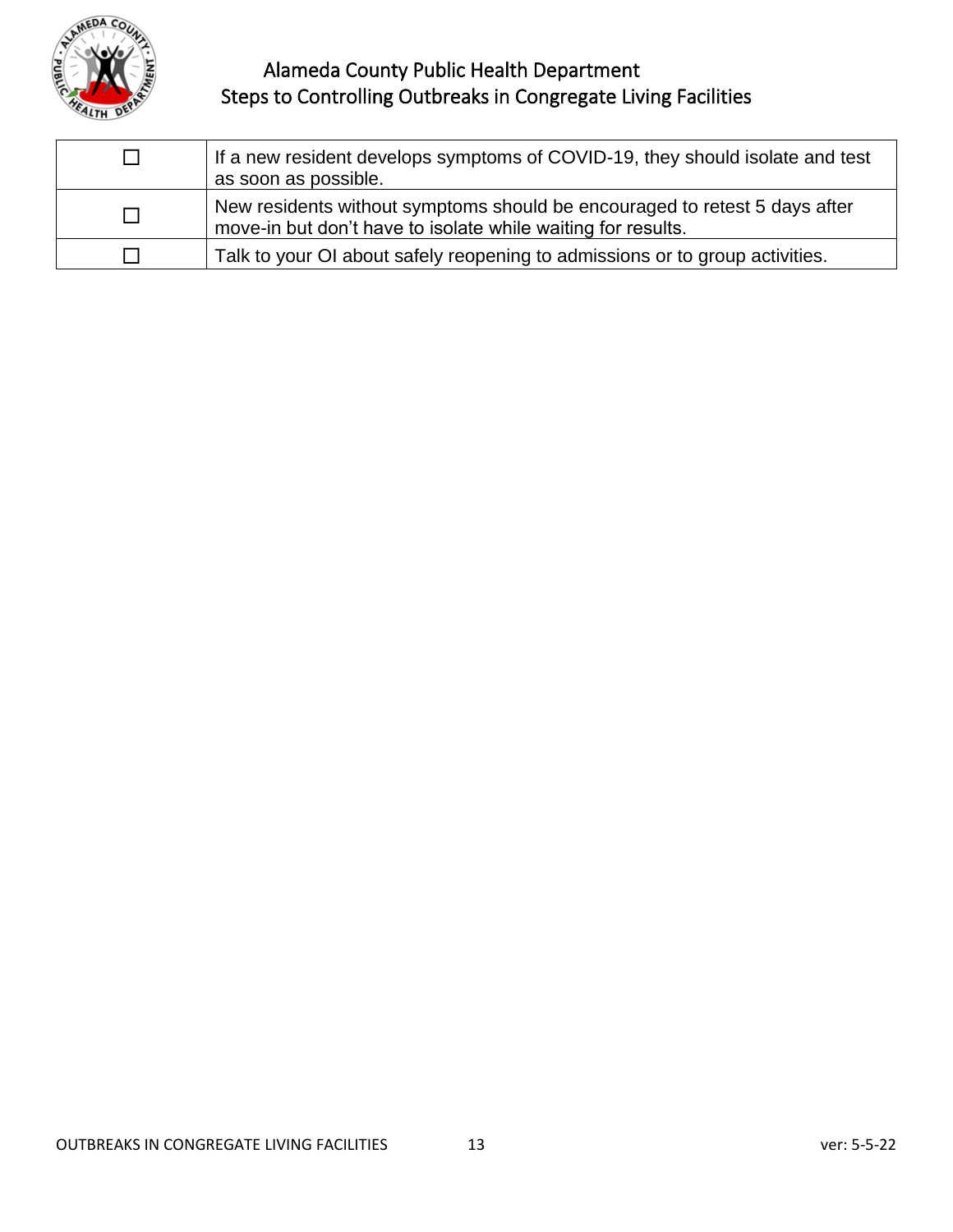

# **RESOURCES and LINKS**

Please review and bookmark these important links. They include national, state, and local guidance on COVID-19.

Work closely with your assigned ACPHD Outbreak Investigator who will help you control the outbreak as quickly as possible. Regular and open communication with your Outbreak Investigator is essential.

#### **Alameda County**

Alameda County Public Health Department (ACPHD) MAIN COVID-19 website <https://covid-19.acgov.org/index.page>

ACPHD Masking Resources <https://covid-19.acgov.org/face-masks>

ACPHD Isolation and Quarantine Resources <https://covid-19.acgov.org/isolation-quarantine.page>

Alameda County Resources for Help Finding a Healthcare Provider

- **Family Health Line Toll Free Number:** 1-888-604-4636
	- Use this number if you currently have or recently applied for Medi-Cal.
- **Health Insurance Enrollment Assistance Toll Free Number:** 1-800-422-9495
- **HealthPAC:** 1-877-879-9633;<http://www.acgov.org/health/indigent/pac-all.htm>
	- Use this number for help applying for free or low-cost health insurance including Medi-Cal and Covered CA. Visit the page linked above to learn more about HealthPAC.
- Alameda County Child Health and Disability Prevention (CHDP) program's Find-a-Doctor web page:<https://acphd.org/chdp/find-a-doctor/medical/>
- **CHDP Information Line**: 1.510.567.2070
- **CHDP Family Help Line**: 1.888.604.4636
- Resource locator for low-cost healthcare services in Alameda County: <http://achealthcare.org/>

Alameda County Health Care for the Homeless Shelter Health Guidance: <https://www.achch.org/shelter-health-guidance.html>

ACBH Guidance For All Alameda County Behavioral Health Programs Operating In Residential Settings: [https://covid-19.acgov.org/covid19-assets/docs/clinical-guidance/residential-program-health](https://covid-19.acgov.org/covid19-assets/docs/clinical-guidance/residential-program-health-guidance-2020.04.20.pdf)[guidance-2020.04.20.pdf](https://covid-19.acgov.org/covid19-assets/docs/clinical-guidance/residential-program-health-guidance-2020.04.20.pdf)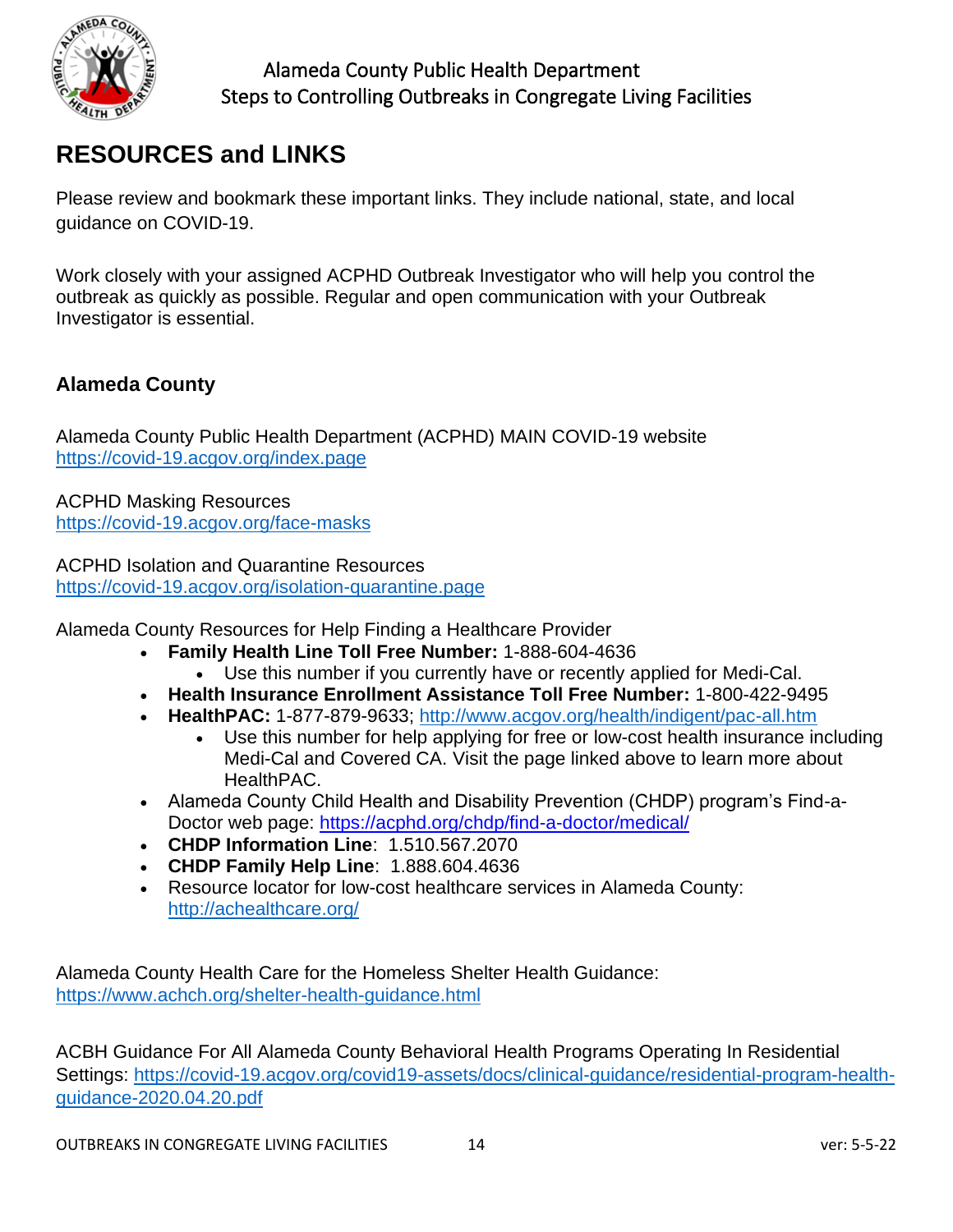

Alameda County COVID-19 Recovery Resources for the Workplace <https://covid-19.acgov.org/recovery>

- COVID-19 Worksite-Specific Protection Plan Guidance & Template for Developing Your Own Plan: [https://covid-19.acgov.org/covid19-assets/docs/shelter-in-place/20-](https://covid-19.acgov.org/covid19-assets/docs/shelter-in-place/20-21-appendix-a-protection-plan-guidance-and-template-eng-2021.03.01.pdf) [21-appendix-a-protection-plan-guidance-and-template-eng-2](https://covid-19.acgov.org/covid19-assets/docs/shelter-in-place/20-21-appendix-a-protection-plan-guidance-and-template-eng-2021.03.01.pdf)021.03.01.pdf
- Staff Resources:<https://covid-19.acgov.org/recovery>

ACPHD Vaccination Information webpage <https://covid-19.acgov.org/vaccines>

#### **California**

Infection Control Guidance for Clients in Congregate Shelters, Including Shelters for People Experiencing Homelessness [https://www.cdph.ca.gov/Programs/CID/DCDC/Pages/COVID-19/infection-control-guidance](https://www.cdph.ca.gov/Programs/CID/DCDC/Pages/COVID-19/infection-control-guidance-clients-congregate-shelter-including-homelessness.aspx)[clients-congregate-shelter-including-homelessness.aspx](https://www.cdph.ca.gov/Programs/CID/DCDC/Pages/COVID-19/infection-control-guidance-clients-congregate-shelter-including-homelessness.aspx)

CDPH The California SMARTER Plan <https://www.cdph.ca.gov/Programs/CID/DCDC/Pages/COVID-19/California-Response.aspx>

CDPH Guidance for The Use of Face Masks <https://www.cdph.ca.gov/Programs/CID/DCDC/Pages/COVID-19/guidance-for-face-coverings.aspx>

CDPH AB 685 COVID-19 Workplace Outbreak Reporting Requirements: <https://www.cdph.ca.gov/Programs/CID/DCDC/Pages/COVID-19/ab685.aspx>

Cal/OSHA Emergency Temporary Standards

<https://www.dir.ca.gov/dosh/coronavirus/ETS.html>

• FAQ:<https://www.dir.ca.gov/dosh/coronavirus/COVID19FAQs.html>

#### **United States**

CDC COVID-19 Guidance <https://www.cdc.gov/coronavirus/2019-ncov/communication/guidance.html>

CDC Interim Guidance for Homeless Service Providers to Plan and Respond to Coronavirus Disease 2019 (COVID-19)

<https://www.cdc.gov/coronavirus/2019-ncov/community/homeless-shelters/plan-prepare-respond.html>